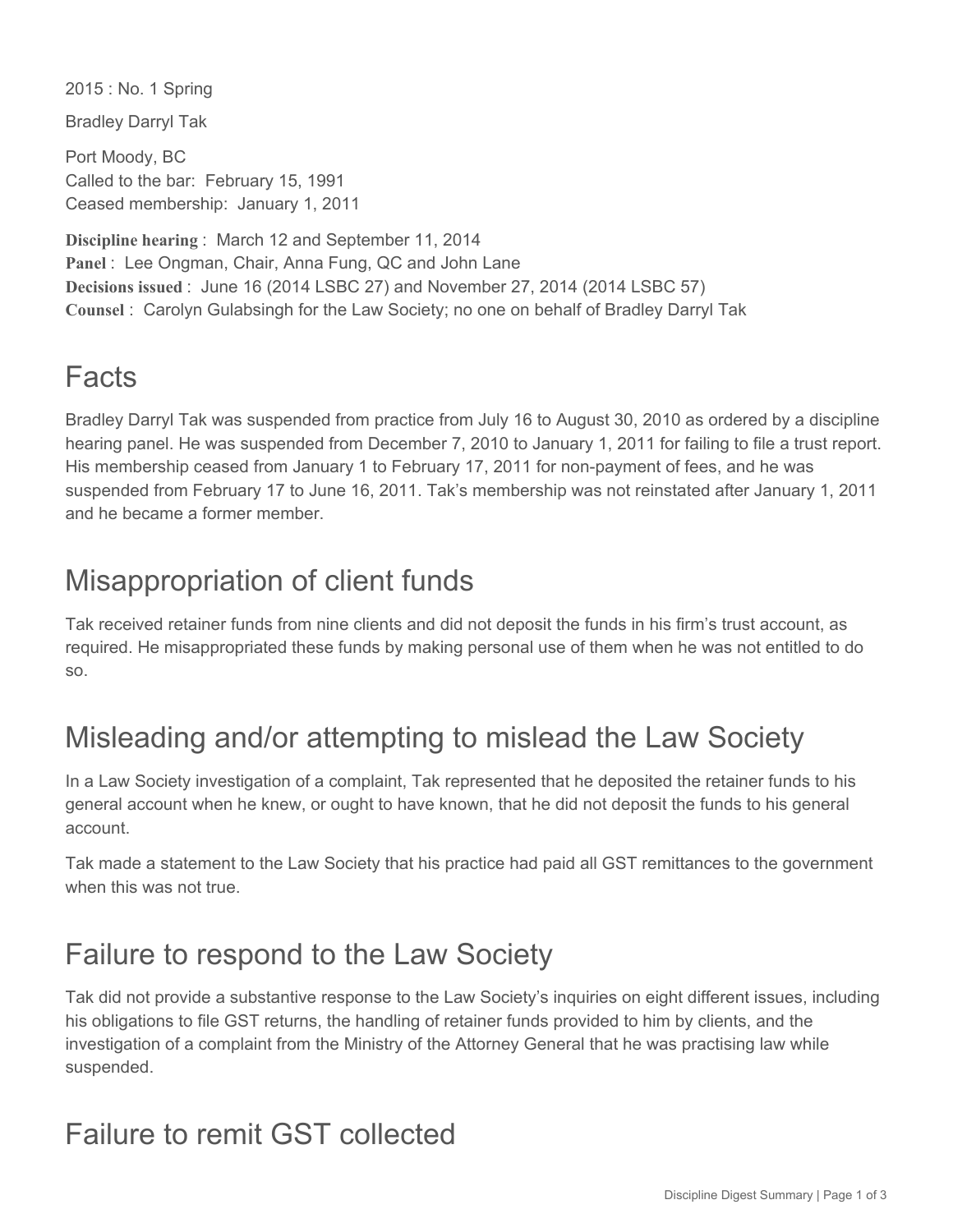Auditors found that the GST collected was not maintained as a form of trust, but was used by Tak for drawings and to pay expenses.

# Failure to follow trust accounting rules

Tak failed to keep accounting records in compliance with the rules between September 2008 and March 2010.

### **Determination**

Tak did not appear at the hearings or send anyone on his behalf. The panel exercised its discretion to proceed in his absence. The panel found that Tak had committed professional misconduct in respect of 26 allegations. Tak's misappropriation had an obvious impact on his client victims, who were facing criminal court proceedings. He took retainers from clients and their families and then misappropriated the funds for his own personal use. He failed to communicate with clients on many occasions and did not attend fixed court dates that he contracted to attend, leaving his clients to suffer the consequences.

Tak made little effort to compensate his clients for his misconduct. His failure to provide any assistance when transferring client files to other counsel made the transition more difficult.

In addition to misappropriating client funds, Tak was found to have committed multiple other types of professional misconduct, including misleading the Law Society. The panel's finding that his misrepresentations were intentional elevated the seriousness of this element of his misconduct.

The Law Society's ability to carry out its regulatory responsibilities is significantly compromised if lawyers are permitted to ignore accounting rules and requirements of communicating with clients, colleagues and the Law Society, and the requirement to report judgments and charges to the Law Society. The Law Society would have been in a better position to seek immediate measures to protect the public and may have been able to detect and prevent some of the misappropriation if Tak had been forthright with the Law Society.

# Disciplinary Action

The panel ordered that Tak:

- 1. be disbarred; and
- 2. pay \$10,350 in costs.

At the conclusion of the hearing, counsel for the Law Society made an oral application for a non-disclosure and sealing order for the purpose of preventing third-party access to solicitor-client confidential information. Certain exhibits must be redacted or anonymized prior to disclosure to the public.

# Trust Protection Coverage

In every profession, there are occasionally members who are dishonest. Although not all professions or industries protect victims of their dishonest members, the legal profession in BC has, since 1949, provided financial protection to members of the public whose money has been stolen by their lawyer. If a claim is